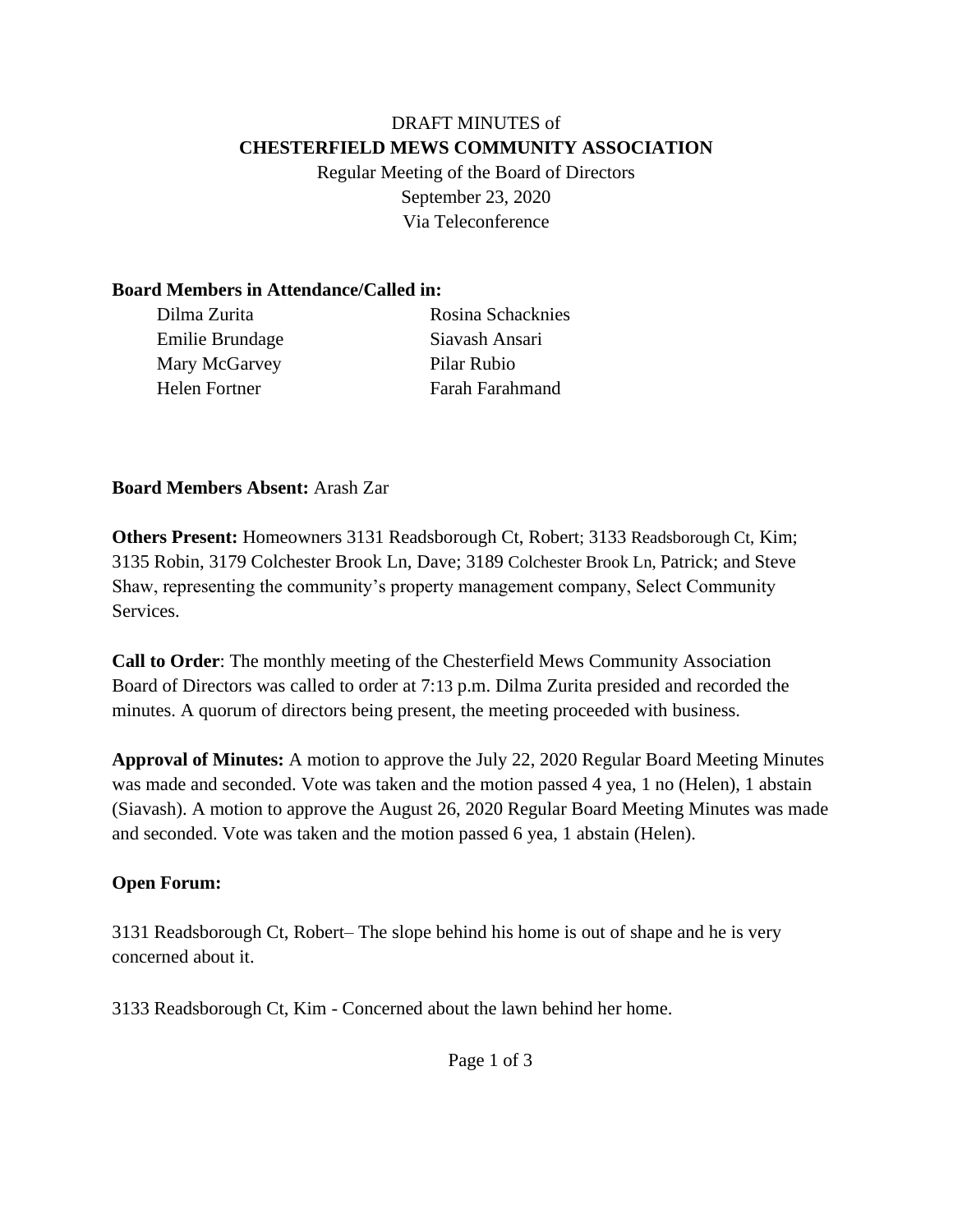3135 Readsborough Ct, Robin – Followed up on his request to trim the tree behind his house.

3179 Colchester Brook Ln, Dave and wife - Reported that a resident of 3165 dumped a large pile of brush on the curb about a month ago. They request the brush be removed soon because it is damaging the grass. SCS will send a violation letter to the owner of 3165 requesting that the brush be removed within 7 days. If no response, the established process for violations will be followed.

3189 Colchester Brook Ln, Patrick– Reported that around September 11, there was a storm and a branch from a tree fell on his car and damaged the roof. He attended the meeting at Emilie's request to let the board know what happened-.

**President's Report:** Siavash had nothing to report. He expressed two concerns: 1) "to vote Helen as treasurer" in advance of the 2020 annual meeting. The motion was seconded. Vote took place 4 yea, 4 abstain; 2) Asked Steve Shaw, the community manager, if he had obtained the third proposal for the paving holes on lower Eakin. Steve said he did not obtain a third proposal.

## **Vice-president's Report:** No report (absent)

**Secretary Report:** Dilma reported that she emailed the board the July 22 Minutes and August 26 Minutes for approval.

**Treasurer's Report:** No report

# **Committee Reports:**

## *Grounds Maintenance:*

In 2019 and 2020, the Bear Branch Terrace HOA Board put the CMCA Board on notice about a large dead Maple tree on CMCA's common area close to their fence. Multiple Mews homeowners also submitted numerous requests for tree maintenance. In an effort to respond to all these demands, three quotes were obtained from Blade Runners, Barlett Trees, and Jake Butler Tree Service. Upon review of the three offers, the Board voted to award the contract to Jake Butler Tree Service.